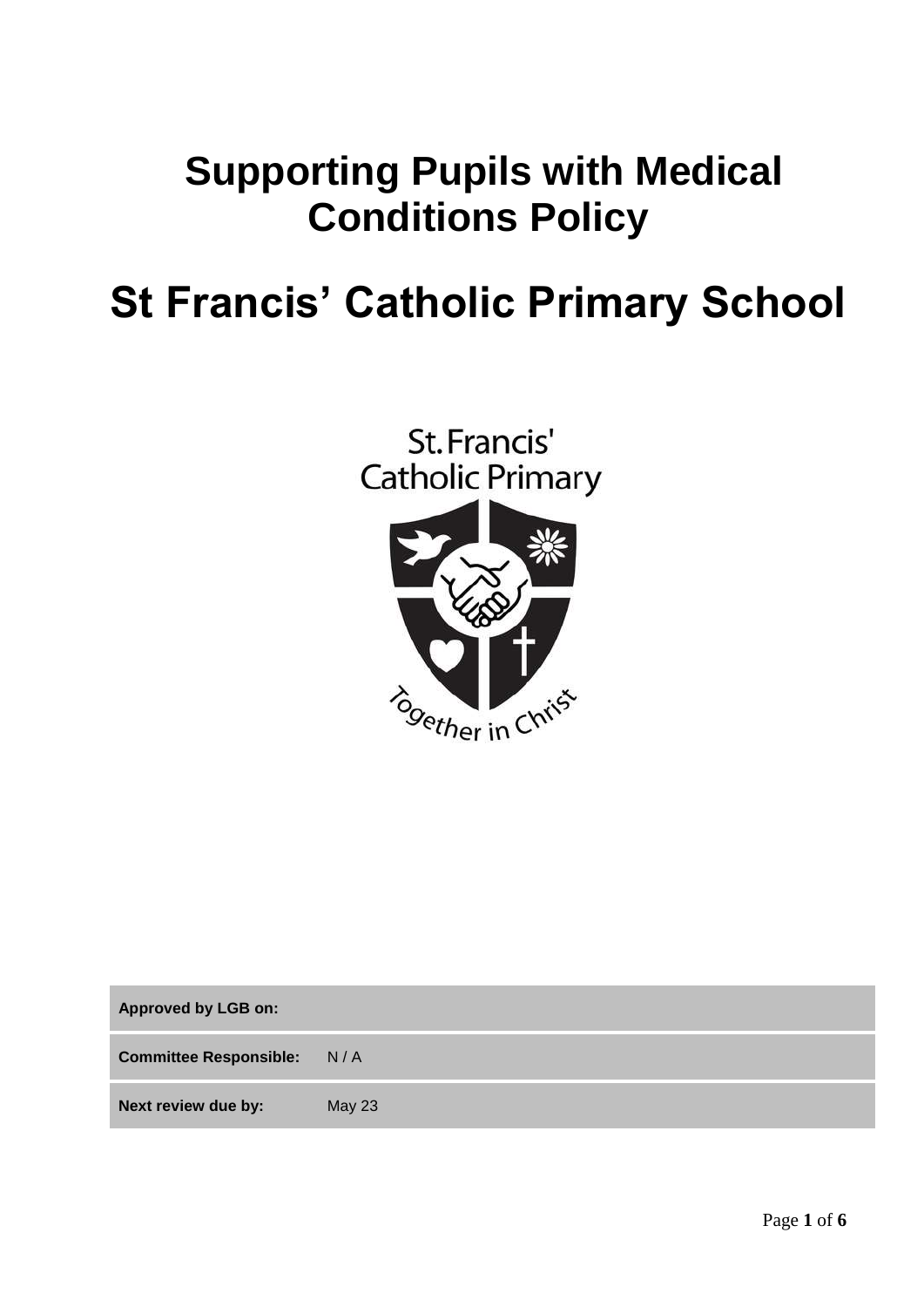## **1. Aims**

This policy aims to ensure that:

- Pupils, staff and parents understand how our school will support pupils with medical conditions
- Pupils with medical conditions are properly supported to allow them to access the same education as other pupils, including school trips and sporting activities

The governing board will implement this policy by:

- Making sure sufficient staff are suitably trained
- Making staff aware of pupil's condition, where appropriate
- Making sure there are cover arrangements to ensure someone is always available to support pupils with medical conditions
- Providing supply teachers with appropriate information about the policy and relevant pupils
- Developing and monitoring individual healthcare plans (IHPs)

#### **The named person with responsibility for implementing this policy is the head teacher**

#### **2. Legislation and statutory responsibilities**

This policy meets the requirements under [Section 100 of the Children and Families Act 2014,](http://www.legislation.gov.uk/ukpga/2014/6/part/5/crossheading/pupils-with-medical-conditions) which places a duty on governing boards to make arrangements for supporting pupils at their school with medical conditions. It is also based on the Department for Education's statutory guidance: [Supporting pupils at school with medical conditions.](https://www.gov.uk/government/uploads/system/uploads/attachment_data/file/484418/supporting-pupils-at-school-with-medical-conditions.pdf)

#### **3. Roles and responsibilities**

The **local governing board** has ultimate responsibility to make arrangements to support pupils with medical conditions. The governing board will ensure that sufficient staff have received suitable training and are competent before they are responsible for supporting children with medical conditions.

The **head teacher** will:

- Make sure all staff are aware of this policy and understand their role in its implementation
- Ensure that there is a sufficient number of trained staff available to implement this policy and deliver against all individual healthcare plans (IHPs), including in contingency and emergency situations
- Take overall responsibility for the development of IHPs
- Make sure that school staff are appropriately insured and aware that they are insured to support pupils in this way
- Contact the school nursing service in the case of any pupil who has a medical condition that may require support at school, but who has not yet been brought to the attention of the school nurse
- Ensure that systems are in place for obtaining information about a child's medical needs and that this information is kept up to date.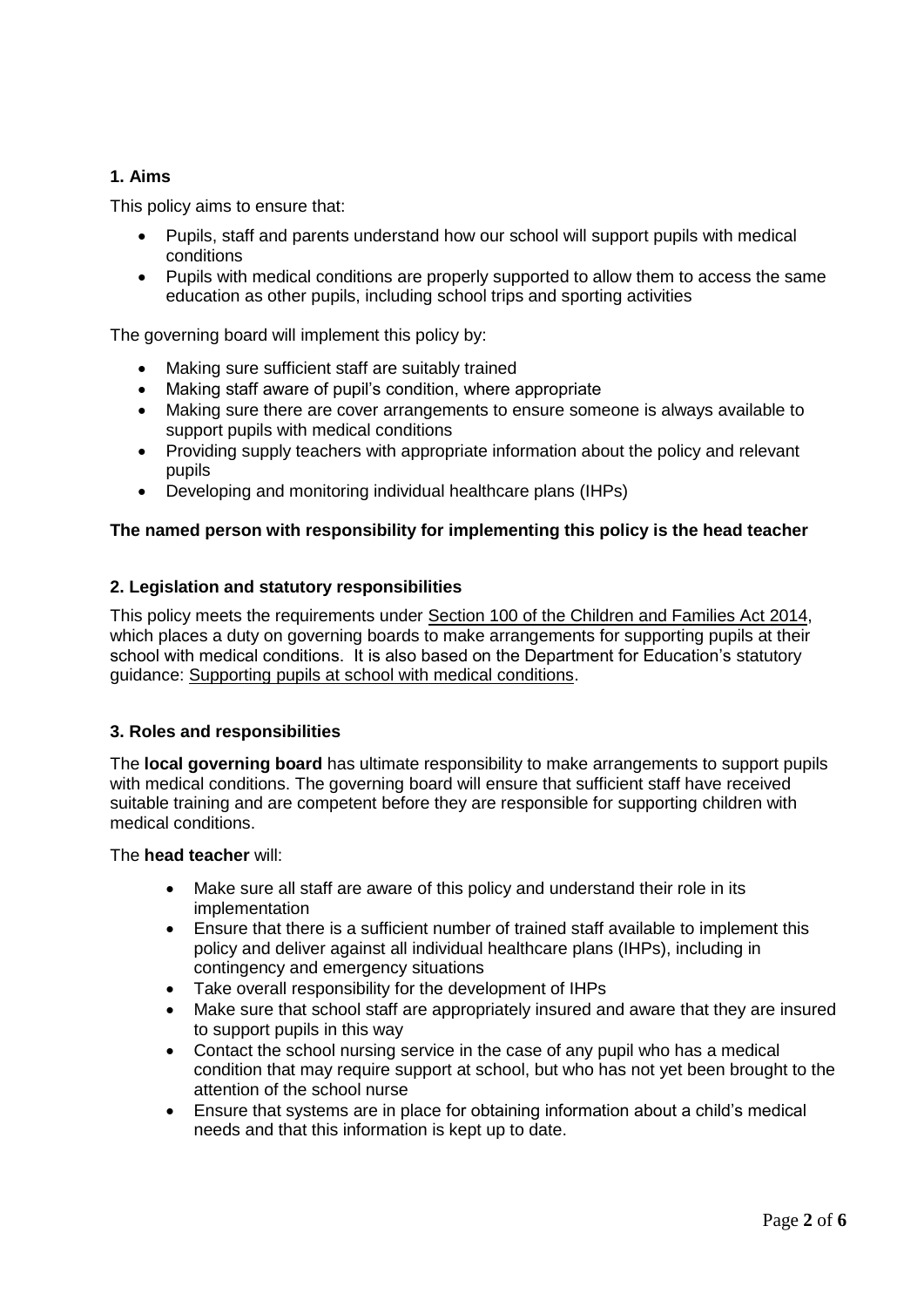**Teaching and Support Staff** may be asked to provide support to pupils with medical conditions, although they will not be required to do so. This includes the administration of medicines. Those who take on the responsibility to support pupils with medical conditions will receive sufficient and suitable training, and will achieve the necessary level of competency before doing so.

All staff will receive training so that they are aware of this policy and understand their role in implementing it, for example, with preventative and emergency measures so they can recognise and act quickly when a problem occurs. This will be provided for new staff during their induction.

Teachers will take into account the needs of pupils with medical conditions that they teach. All staff will know what to do and respond accordingly when they become aware that a pupil with a medical condition needs help.

## **Parents / Carers** will:

- Provide the school with sufficient and up-to-date information about their child's medical needs
- Be involved in the development and review of their child's IHP
- Carry out any action they have agreed to as part of the implementation of the IHP e.g. provide medicines and equipment.

**Pupils** with medical conditions will often be best placed to provide information about how their condition affects them. Pupils should be fully involved in discussions about their medical support needs and contribute as much as possible to the development of their IHPs. They are also expected to comply with their IHPs.

**Schools' nursing service** will notify the school when a pupil has been identified as having a medical condition that will require support in school. This will be before the pupil starts school wherever possible. Healthcare professionals, such as GPs and pediatricians, will liaise with the schools nurses and notify them of any pupils identified as having a medical condition.

## **4**. **Equal opportunities**

Our school is clear about the need to actively support pupils with medical conditions to participate in school trips and visits, or in sporting activities, and not prevent them from doing so. The school will consider what reasonable adjustments need to be made to enable these pupils to participate fully and safely. Risk assessments will be carried out so that planning arrangements take account of any steps needed to ensure that pupils with medical conditions are included. In doing so, pupils, their parents and any relevant healthcare professionals will be consulted.

## **5. Managing medicines**

Prescription and non-prescription medicines will only be administered at school when it would be detrimental to the pupil's health or school attendance not to do so **and** where we have parents' written consent. Anyone giving a pupil any medication (for example, for pain relief) will be adequately trained, first check maximum dosages and when the previous dosage was taken. This will be recorded in the medication book in the school office. Parents will always be informed.

The school will only accept prescribed medicines that are in-date, clearly labelled and provided in the original container as dispensed by the pharmacist, and include instructions for administration, dosage and storage. The school will accept insulin that is inside an insulin pen or pump rather than its original container, but it must be in date.

All medicines will be stored safely. Pupils will be informed about where their medicines are at all times and be able to access them immediately. Medicines and devices such as asthma inhalers, blood glucose testing meters and adrenaline pens will always be readily available to pupils and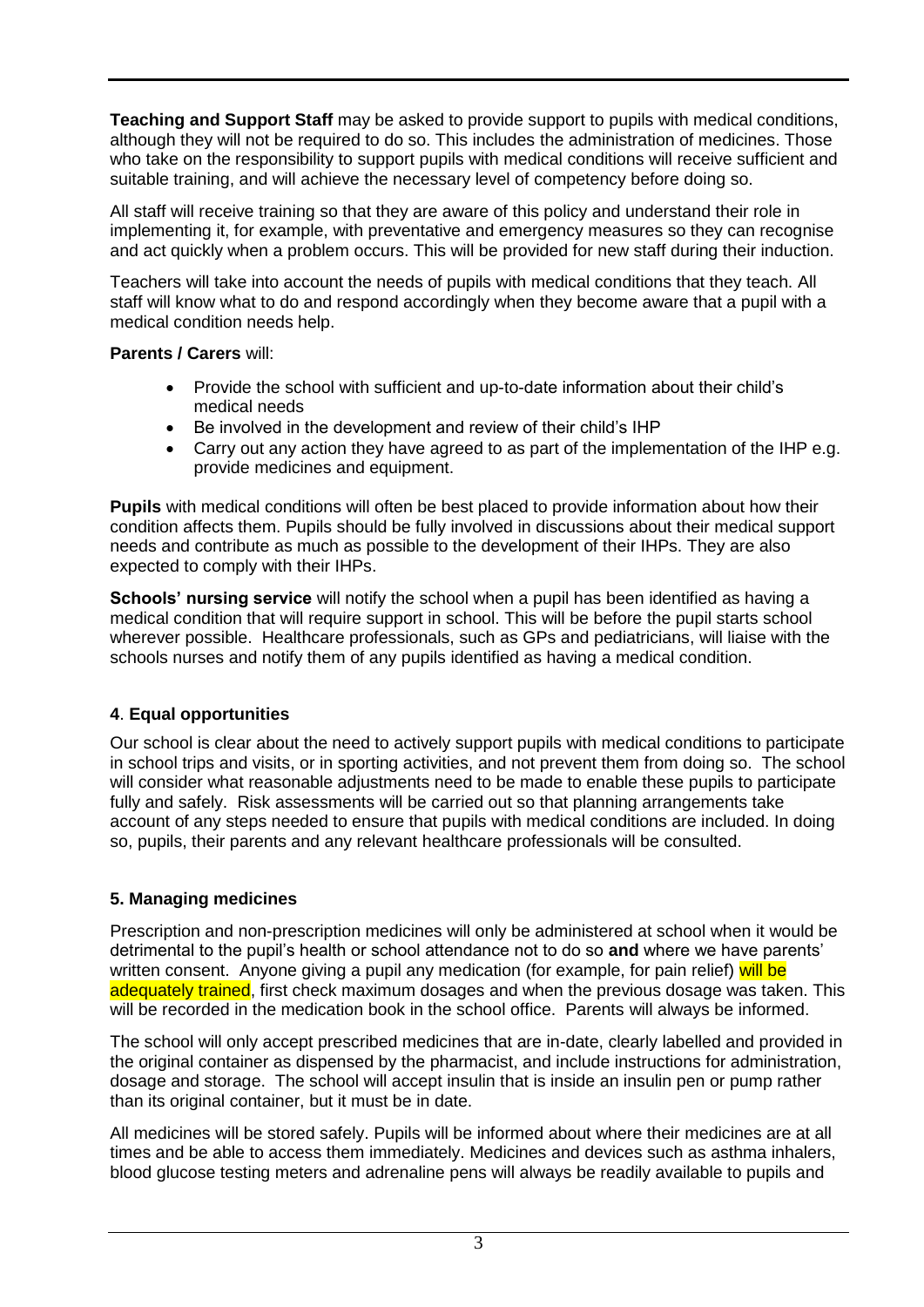not locked away. Medicines will be returned to parents to arrange for safe disposal when no longer required.

[Controlled drugs](http://www.nhs.uk/chq/Pages/1391.aspx?CategoryID=73) are prescription medicines that are controlled under the [Misuse of Drugs](http://www.legislation.gov.uk/uksi/2001/3998/schedule/1/made)  [Regulations](http://www.legislation.gov.uk/uksi/2001/3998/schedule/1/made) 2001 and subsequent amendments, such as morphine or methadone. A pupil who has been prescribed a controlled drug may have it in their possession if they are competent to do so, but they must not pass it to another pupil to use. All other controlled drugs are kept in a secure cupboard in the school office and only named staff have access. Controlled drugs will be easily accessible in an emergency and a record of any doses used and the amount held will be kept.

Pupils who are competent will be encouraged to take responsibility for managing their own medicines and procedures. This will be discussed with parents and it will be reflected in their IHPs where there is one.

#### **6. Unacceptable practice**

School staff should use their discretion and judge each case individually with reference to the pupil's IHP, but it is generally not acceptable to:

- Prevent pupils from easily accessing their inhalers and medication, and administering their medication when and where necessary
- Assume that every pupil with the same condition requires the same treatment
- Ignore the views of the pupil or their parents
- Ignore medical evidence or opinion (although this may be challenged)
- Send children with medical conditions home frequently for reasons associated with their medical condition or prevent them from staying for normal school activities, including lunch, unless this is specified in their IHPs
- Penalize pupils for their attendance record if their absences are related to their medical condition, e.g. hospital appointments
- Prevent pupils from drinking, eating or taking toilet or other breaks whenever they need to in order to manage their medical condition effectively
- Require parents, or otherwise make them feel obliged, to attend school to administer medication or provide medical support to their pupil, including with toileting issues. No parent should have to give up working because the school is failing to support their child's medical needs
- Prevent pupils from participating, or create unnecessary barriers to pupils participating in any aspect of school life, including school trips, e.g. by requiring parents to accompany their child
- Administer, or ask pupils to administer, medicine in school toilets

#### **7. Emergency procedures**

Staff will follow the school's normal emergency procedures (for example, calling 999). All pupils' IHPs will clearly set out what constitutes an emergency and will explain what to do.

If a pupil needs to be taken to hospital, staff will stay with the pupil until the parent arrives, or accompany the pupil to hospital by ambulance.

#### **8. Record keeping**

The governing board will ensure that written records are kept of all medicine administered to pupils. Parents will be informed if their pupil has been unwell at school. IHPs will be kept in a readily accessible place which all staff are aware of.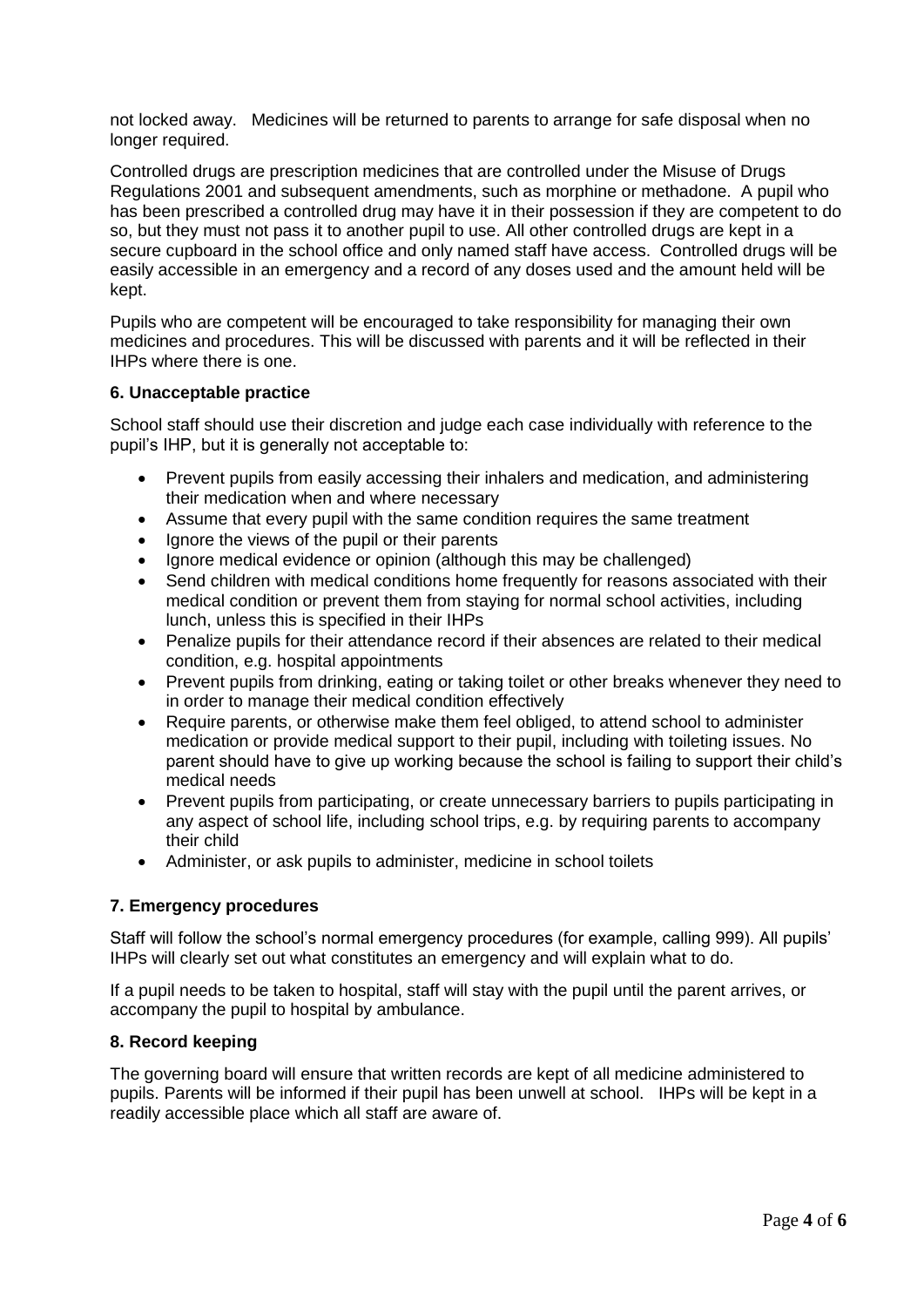## **9. Liability and indemnity**

The governing board will ensure that the appropriate level of insurance is in place and appropriately reflects the school's level of risk.

### **Appendix 1: Actions to take when a child is identified with a medical condition needing an IHP**

When the school is notified that a pupil has a medical condition, the process outlined below will be followed. The school will make every effort to ensure that arrangements are put into place within 2 weeks, or by the beginning of the relevant term for pupils who are new to our school.

The head teacher has overall responsibility for the development of IHPs for pupils with medical conditions. Plans will be reviewed at least annually, or earlier if there is evidence that the pupil's needs have changed. Plans will be developed with the pupil's best interests in mind and will set out what needs to be done, when and by whom.

Not all pupils with a medical condition will require an IHP. It will be agreed with a healthcare professional and the parents when an IHP would be inappropriate or disproportionate. This will be based on evidence. If there is not a consensus, the head teacher will make the final decision.

Plans will be drawn up in partnership with the school, parents and a relevant healthcare professional, such as the school nurse, specialist or paediatrician, who can best advise on the pupil's specific needs. The pupil will be involved wherever appropriate.

IHPs will be linked to, or become part of, any Education, Health and Care (EHC) plan. If a pupil has SEND but does not have a EHC plan, the SEND will be mentioned in the IHP.

The level of detail in the plan will depend on the complexity of the child's condition and how much support is needed. The head teacher will consider the following when deciding what information to record on IHPs:

The medical condition, its triggers, signs, symptoms and treatments

- The pupil's resulting needs, including medication (dose, side effects and storage) and other treatments, time, facilities, equipment, testing, access to food and drink where this is used to manage their condition, dietary requirements and environmental issues, e.g. crowded corridors, travel time between lessons
- Specific support for the pupil's educational, social and emotional needs. For example, how absences will be managed, requirements for extra time to complete exams, use of rest periods or additional support in catching up with lessons, counselling sessions
- The level of support needed, including in emergencies. If a pupil is self-managing their medication, this will be clearly stated with appropriate arrangements for monitoring
- Who will provide this support, their training needs, expectations of their role and confirmation of proficiency to provide support for the pupil's medical condition from a healthcare professional, and cover arrangements for when they are unavailable
- Who in the school needs to be aware of the pupil's condition and the support required Arrangements for written permission from parents and the head teacher for medication to be administered by a member of staff, or self-administered by the pupil during school hours
- Separate arrangements or procedures required for school trips or other school activities outside of the normal school timetable that will ensure the pupil can participate, e.g. risk assessments
- Where confidentiality issues are raised by the parent/pupil, the designated individuals to be entrusted with information about the pupil's condition

What to do in an emergency, including who to contact, and contingency arrangements